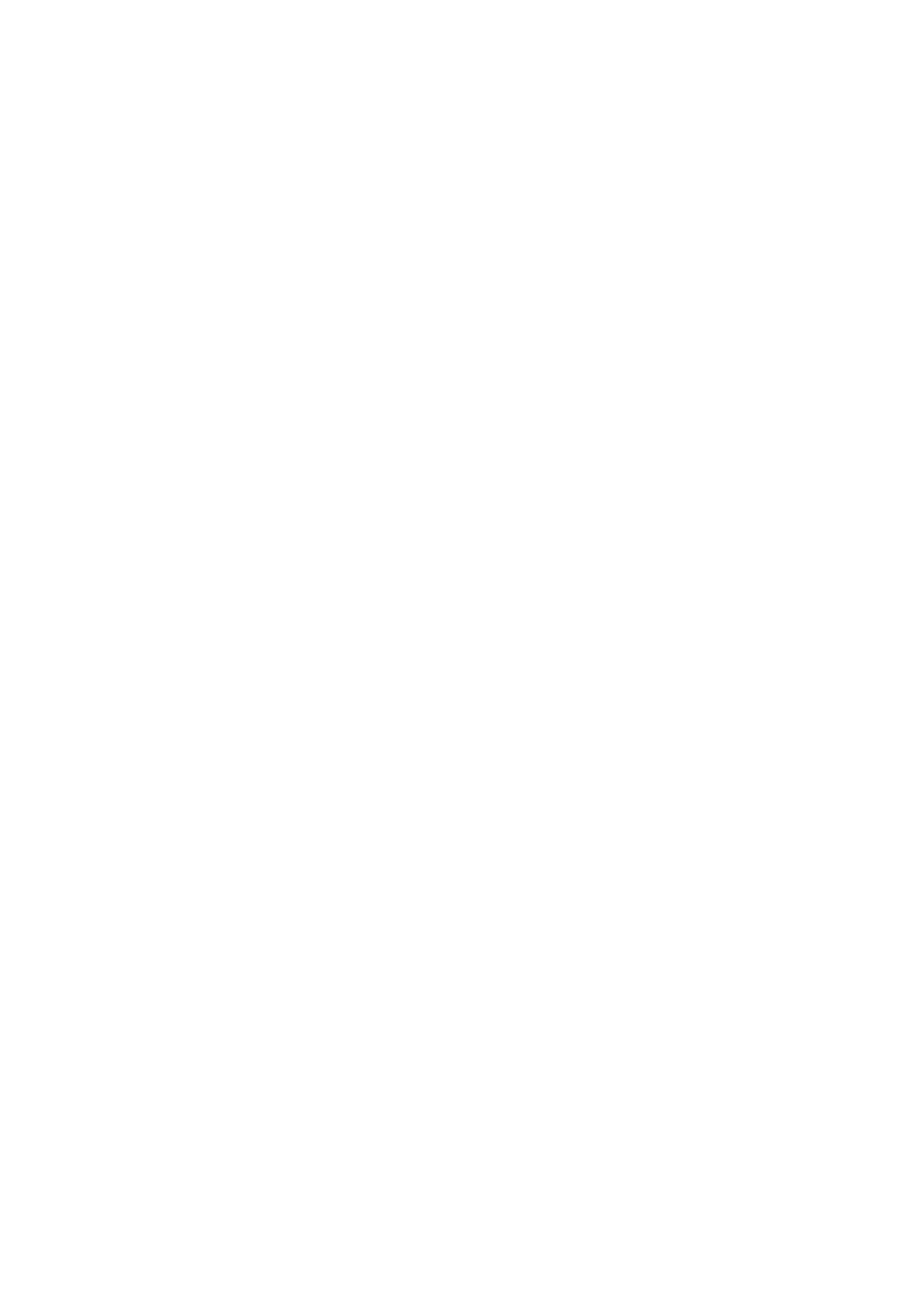## CPA AUSTRALIA LIMITED PROFESSIONAL STANDARDS SCHEME

I, Michael Mischin MLC, Attorney General, pursuant to section 26 of the *Professional Standards Act 1997* (the Act), authorise the publication of the CPA Australia Limited Professional Standards Scheme (the Scheme) submitted to me by the Professional Standards Council of New South Wales pursuant to the mutual recognition provisions of the New South Wales and Western Australian professional standards legislation. The Scheme is published with this authorisation and commences on 1 February 2014. The Scheme remains in force from the date of its commencement until 7 October 2016, unless the Scheme is revoked, extended, or its operation ceased as specified in the Act.

————

MICHAEL MISCHIN MLC, Attorney General.

Dated: 23 January 2014.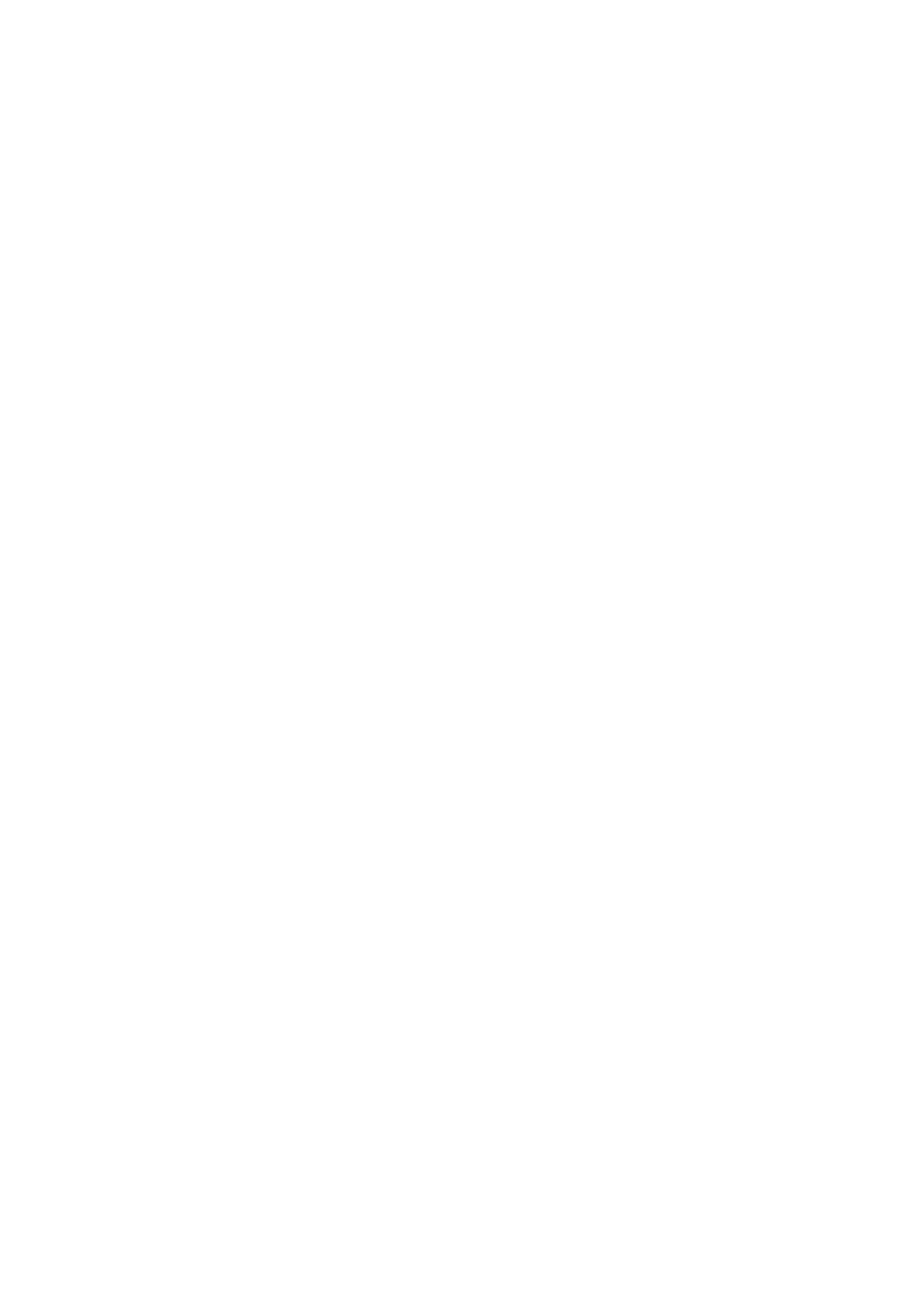## **PROFESSIONAL STANDARDS ACT 1994 (NSW)**

## THE CPA AUSTRALIA LIMITED PROFESSIONAL STANDARDS SCHEME

## **PREAMBLE**

- A. CPA Australia Limited (**"CPA Australia"**) is a national occupational association.
- B. CPA Australia has made an application to the Professional Standards Council, appointed under the *Professional Standards Act 1994* (NSW) (**"the Act"**) for a scheme under the Act.
- C. The Scheme is prepared by CPA Australia for the purposes of limiting occupational liability to the extent to which such liability may be limited under the Act.
- D. The Scheme propounded by CPA Australia is to apply to all participating members referred to in clauses 2 of the Scheme.
- E. CPA Australia has furnished the Council with a detailed list of the risk management strategies intended to be implemented in respect of its members and the means by which those strategies are intended to be implemented.
- F. The Scheme is intended to remain in force for a period of three (3) years from its commencement unless it is revoked, extended or ceases in accordance with section 32 of the Act.

## **THE CPA AUSTRALIA LIMITED PROFESSIONAL STANDARDS SCHEME**

#### **1. Occupational Association**

1.1. The CPA Australia Limited Professional Standards Scheme (the **"Scheme"**) is a scheme under "the Act" of CPA Australia, Level 20, 28 Freshwater Place, Southbank Vic. 3006.

1.2. Definitions of terms used in the Scheme appear in the Scheme, including in Part 4.

## **2. Persons to Whom the Scheme Applies**

2.1. This Scheme applies to—

- (a) all CPA Australia members who hold a current Public Practice Certificate issued by CPA Australia;
- (b) all Approved Practice Entities<sup>1</sup> owned, managed or controlled by member/s who hold a current Public Practice Certificate issued by CPA Australia; and
- (c) all persons to whom the scheme applies, by virtue of the  $Act^2$ ;
- Each such participating member and person is referred to in the Scheme as a "participant".

2.2. No participant to whom the Scheme applies may choose not to be subject to the Scheme, however CPA Australia may, on application by a participant referred to in clause 2.1(a), exempt the participant from the Scheme if CPA Australia is satisfied that he or she would suffer financial hardship in obtaining professional indemnity insurance to the levels set out in clause 3.1 below.

## **3. Limitation of Liability**

 $\overline{a}$ 

3.1. This Scheme only affects the Occupational liability of a participant for damages<sup>3</sup> arising from a cause of action to the extent to which the liability results in damages exceeding \$2 million.

<sup>&</sup>lt;sup>1</sup> An Approved Practice Entity is a practice entity which has been approved by the Board of CPA Australia pursuant to the CPA Australia By-laws. Approved Practice Entities are not members of CPA Australia but are, for the purposes of section 17(1) of the Act, "persons within an occupational association being CPA Australia. Application of the Scheme to Approved Practice Entities is limited to civil liability arising (in tort, contract or otherwise) directly or vicariously from anything done or omitted by a member of CPA Australia.

<sup>&</sup>lt;sup>2</sup> Sections 18 and 19 of the Act provide that if the Scheme applies to a body corporate, the Scheme also applies to each officer of the body corporate and if the Scheme applies to a person, the Scheme also applies to each partner of a person, and if the Scheme applies to a person, the Scheme also applies to each employee of that person, provided that if such officer of the corporation or partner of the person or employee of the person is entitled to be a member of the same occupational association, such officer, partner or employee is a member of the occupational association. Section 20 provides that the Scheme may also apply to other persons as specified in that section. Section 20A extends the limitation of liability of persons whom the scheme applies by virtue of sections 18 to 20.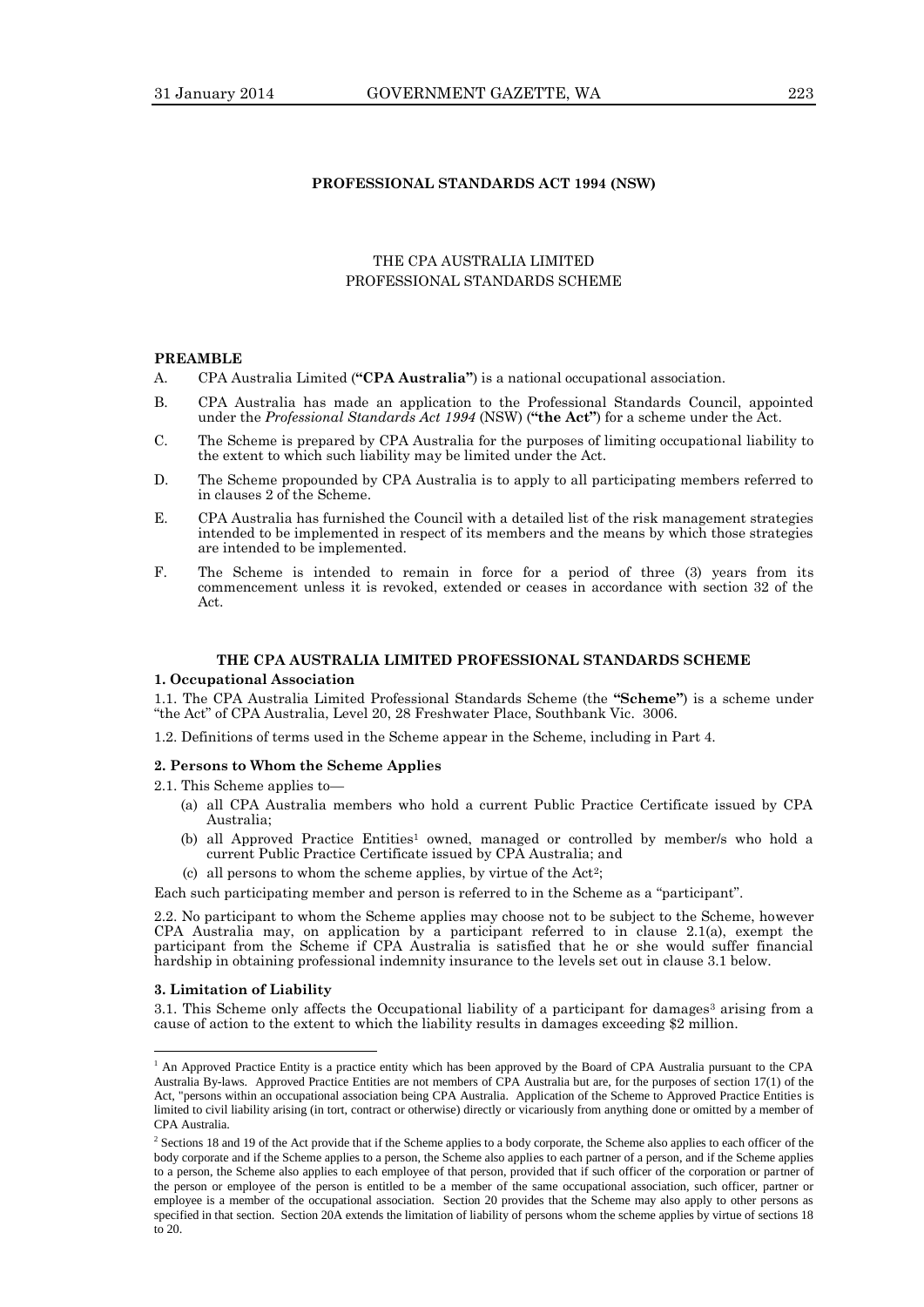3.2. Where a participant against whom a proceeding is brought relating to occupational liability in connection with Category 1 services is able to satisfy the court of (a), (b) or (c) below, the participant is not liable in damages in relation to that cause of action above the Category 1 monetary ceiling specified in clause 3.3—

- (a) the participant has the benefit of an insurance policy insuring the participant against the occupational liability and the amount payable under the insurance policy in respect of the occupational liability relating to the cause of action (including any amount payable by the person by way of excess under or in relation to the policy) is not less than the Category 1 monetary ceiling determined in accordance with the table in clause 3.3; OR
- (b) the participant has business assets the net current market value of which is not less than the Category 1 monetary ceiling determined in accordance with the table in clause 3.3; OR
- (c) the participant has business assets and the benefit of an insurance policy insuring the participant against that occupational liability, and the net current market value of the business assets and the amount payable under the insurance policy in respect of that occupational liability relating to that cause of action (including any amount payable by the participant by way of excess under or in relation to the policy), if combined, is not less than the Category 1 monetary ceiling determined in accordance with the table in clause 3.3.

<sup>3.3.</sup> The Category 1 monetary ceiling is an amount specified in the table below.

| Groups                                                                                                                                                                                                                                                                   | Monetary ceiling |
|--------------------------------------------------------------------------------------------------------------------------------------------------------------------------------------------------------------------------------------------------------------------------|------------------|
| 1. Participants who at the Relevant Time were in an Accounting Practice<br>that as at the 30 June immediately preceding the Relevant Time—<br>(a) consisting of less than 20 principals; AND<br>(b) which generated total annual fee income for the financial year ended | \$2 million      |
| on 30 June immediately preceding the Relevant Time less than \$10<br>million.                                                                                                                                                                                            |                  |
| 2. Participants other than those in Groups 1 and 3 below.                                                                                                                                                                                                                | \$10 million     |
| 3. Participants who at the Relevant Time were in an Accounting Practice<br>that as at the 30 June immediately preceding the Relevant Time—                                                                                                                               |                  |
| (a) consisting of greater than 60 principals; or                                                                                                                                                                                                                         | \$75 million     |
| (b) which generated total annual fee income for the financial year ended<br>on 30 June immediately preceding the Relevant Time greater than<br>\$20 million.                                                                                                             |                  |

3.4. Where a participant against whom a proceeding is brought relating to occupational liability in connection with Category 2 services is able to satisfy the court of (a), (b) or (c) below, the participant is not liable in damages in relation to that cause of action above the Category 2 monetary ceiling specified in clause 3.5—

- (a) the participant has the benefit of an insurance policy insuring the participant against the occupational liability, and the amount payable under the insurance policy in respect of the occupational liability relating to that cause of action (including any amount payable by the person by way of excess under or in relation to the policy) is not less than the Category 2 monetary ceiling determined in accordance with the table in clause 3.5; OR
- (b) the participant has business assets the net current market value of which is not less than the Category 2 monetary ceiling determined in accordance with the table in clause 3.5; OR
- (c) the participant has business assets and the benefit of an insurance policy insuring the participant against that occupational liability, and the net current market value of the business assets and the amount payable under the insurance policy in respect of that occupational liability relating to that cause of action (including any amount payable by the participant by way of excess under or in relation to the policy), if combined, would total an amount that is not less than the Category 2 monetary ceiling determined in accordance with the table in clause 3.5.

 $\overline{a}$ 

<sup>&</sup>lt;sup>3</sup> Damages as defined in section 4 of the Act means-

<sup>(</sup>a) damages awarded in respect of a claim or counter-claim or by way of set-off; and

<sup>(</sup>b) costs in or in relation to the proceedings ordered to be paid in connection with such an award (other than costs incurred in enforcing a judgment or incurred on an appeal made by a defendant); and

<sup>(</sup>c) any interest payable on the amount of those damages or costs.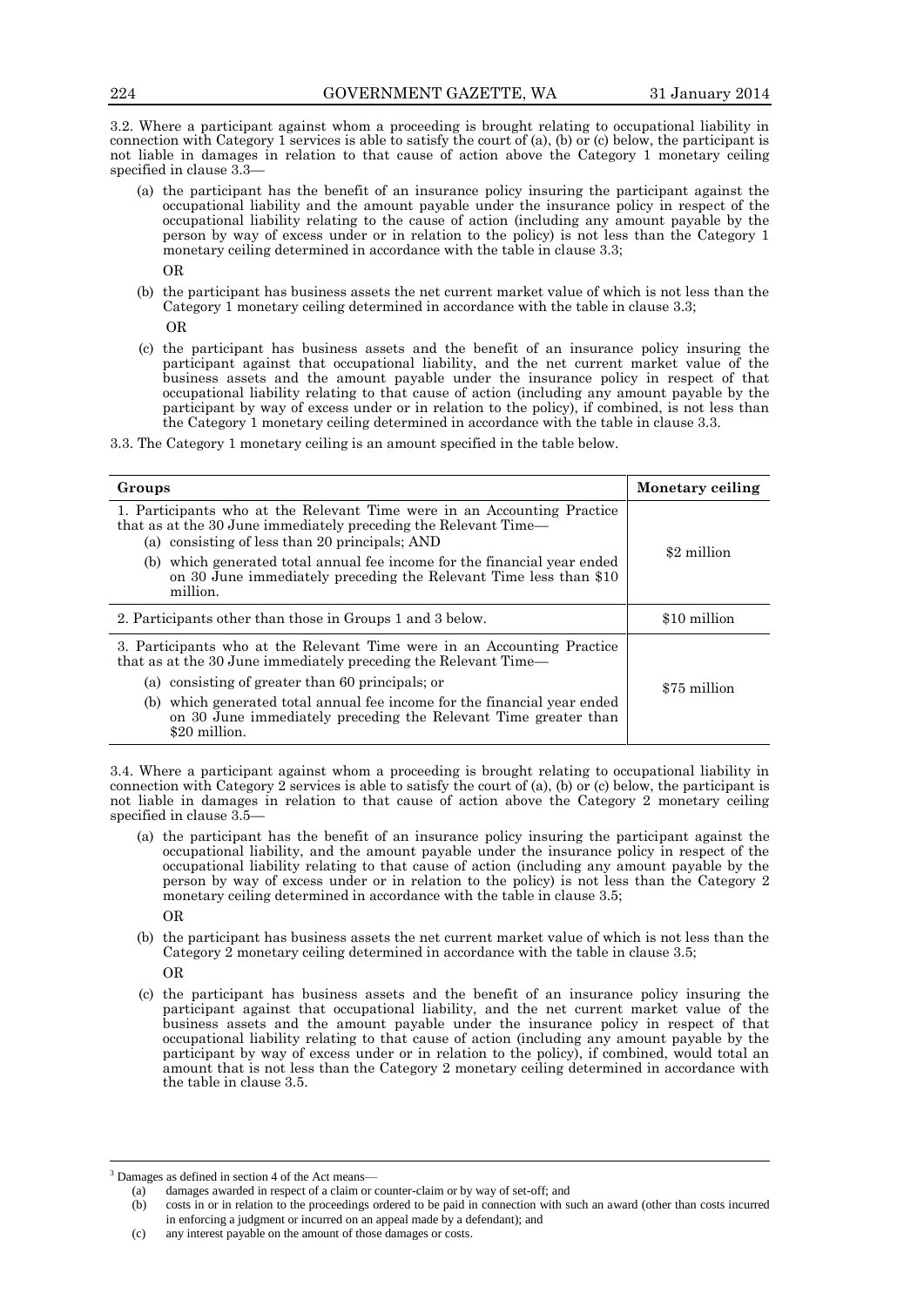3.5. The Category 2 monetary ceiling is the amount specified the table below.

| Groups                                                                                                                                                                                       | Monetary ceiling |
|----------------------------------------------------------------------------------------------------------------------------------------------------------------------------------------------|------------------|
| 1. Participants who at the Relevant Time were in an Accounting Practice<br>that as at the 30 June immediately preceding the Relevant Time—<br>(a) consisting of less than 20 principals; and | \$2 million      |
| (b) which generated total annual fee income for the financial year<br>ended on 30 June immediately preceding the Relevant Time up to<br>\$10 million.                                        |                  |
| 2. Participants other than those in Groups 1 and 3 below.                                                                                                                                    | \$10 million     |
| 3. Participants who at the Relevant Time were in an Accounting Practice<br>that as at the 30 June immediately preceding the Relevant Time—                                                   |                  |
| (a) consisting of greater than 60 principals; or                                                                                                                                             | \$20 million     |
| (b) which generated total annual fee income for the financial year<br>ended on 30 June immediately preceding the Relevant Time<br>greater than \$20 million.                                 |                  |

3.6. Where a participant against whom a proceeding is brought relating to occupational liability in connection with Category 3 services is able to satisfy the court of (a), (b) or (c) below, the participant is not liable in damages in relation to that cause of action above the Category 3 monetary ceiling specified in clause 3.7—

- (a) the participant has the benefit of an insurance policy insuring the participant against the occupational liability, and the amount payable under the insurance policy in respect of the occupational liability relating to that cause of action (including any amount payable by the person by way of excess under or in relation to the policy) is not less than the amount of the Category 3 monetary ceiling determined in accordance with the table in clause 3.7; OR
- (b) the participant has business assets the net current market value of which is not less than the amount of the Category 3 monetary ceiling amount determined in accordance with the table in clause 3.7;
	- OR
- (c) the participant has business assets and the benefit of an insurance policy insuring the participant against that occupational liability, and the net current market value of the business assets and the amount payable under the insurance policy in respect of that occupational liability relating to that cause of action (including any amount payable by the participant by way of excess under or in relation to the policy), if combined, would total an amount that is not less than the Category 3 monetary ceiling amount determined in accordance with the table in clause 3.5.

<sup>3.7.</sup> The Category 3 monetary ceiling is the amount specified in the table below.

| Groups                                                                                                                                                                                                                                                                                                                                                         | Monetary ceiling |
|----------------------------------------------------------------------------------------------------------------------------------------------------------------------------------------------------------------------------------------------------------------------------------------------------------------------------------------------------------------|------------------|
| 1. Participants who at the Relevant Time were in an Accounting Practice<br>that as at the 30 June immediately preceding the Relevant Time—<br>(a) consisting of less than 20 principals; AND<br>(b) which generated total annual fee income for the financial year<br>ended on 30 June immediately preceding the Relevant Time less<br>than \$10 million.      | \$2 million      |
| 2. Participants other than those in Groups 1 and 3.                                                                                                                                                                                                                                                                                                            | \$10 million     |
| 3. Participants who at the Relevant Time were in an Accounting Practice<br>that as at the 30 June immediately preceding the Relevant Time—<br>(a) consisting of greater than 60 principals; or<br>(b) which generated total annual fee income for the financial year<br>ended on 30 June immediately preceding the Relevant Time<br>greater than \$20 million. | \$20 million     |

3.8. Pursuant to section 24 of the Act, this Scheme confers on CPA Australia a discretionary authority to specify, on application by a participant member, a higher maximum amount of liability not exceeding \$75 million than would otherwise apply under the Scheme in respect of any specified case or class of case of Category 2 services or Category 3 services. The higher maximum amount of liability will apply if CPA Australia exercises its discretion and approves the higher maximum amount of liability prior to the participant member beginning to provide the relevant services.

3.9. In circumstances where the services provided by a participant comprise a combination of Category 1 services and any of—

- (a) Category 2 services;
- (b) Category 3 services;
- (c) Category 2 services and Category 3 services,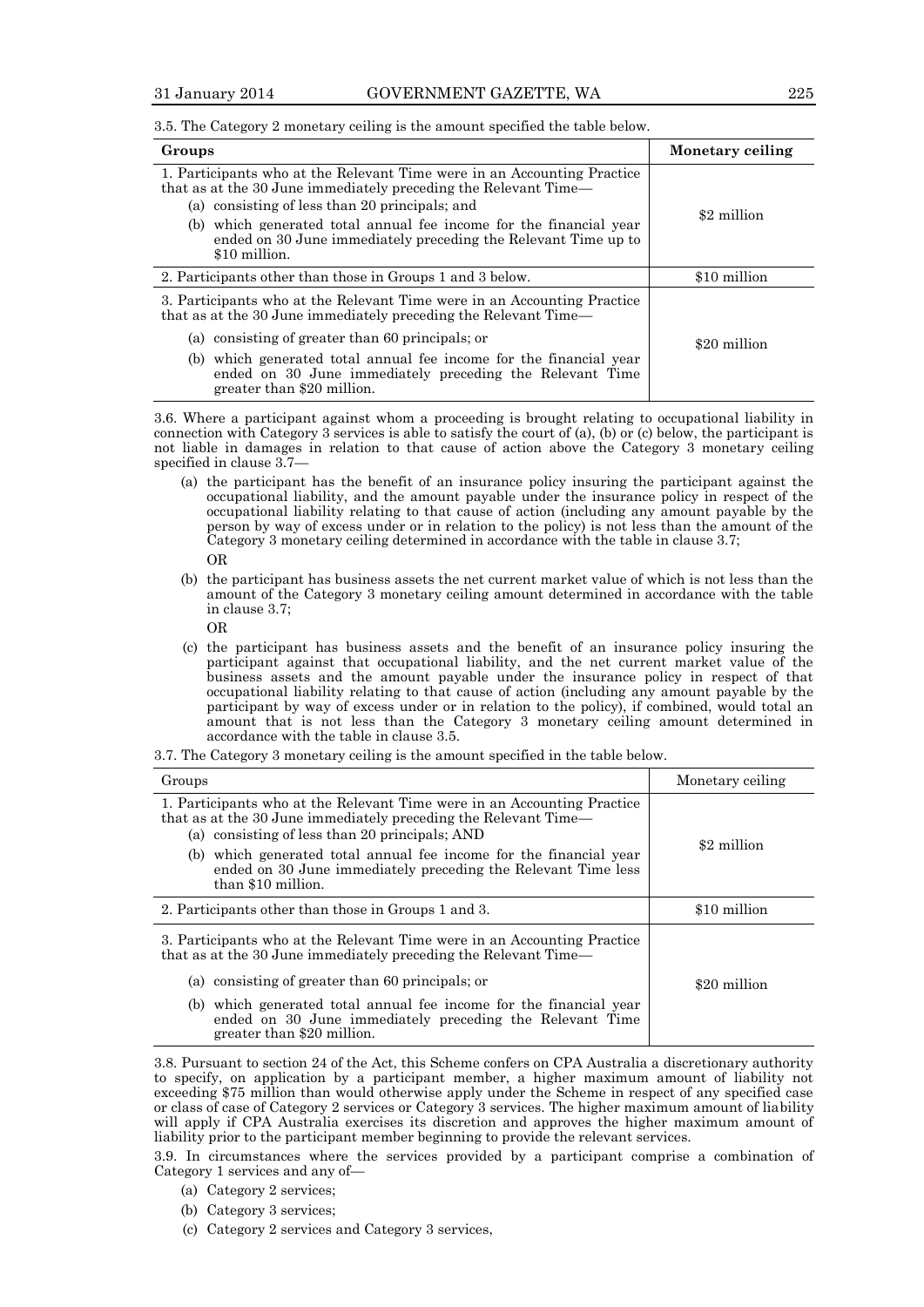the participant's liability under this Scheme for damages in respect of a proceeding in relation to occupational liability in excess of the applicable amount specified in clause 3.1 brought against it will be determined in accordance with those provisions of the Scheme relating to Category 1 services only, that is, clauses 3.2 to 3.4.

3.10. In circumstances where the services provided by a participant comprise a combination of Category 2 services and Category 3 services, the participant's liability under this Scheme for damages in respect of a proceeding in relation to occupational liability in excess of the applicable amount specified in clause 3.1 brought against it will be determined (subject to clause  $3.\overline{10}$ ) in accordance with those provisions of the Scheme relating to Category 2 services only, that is clauses 3.5 and 3.6.

3.11. Nothing in this scheme is intended to increase, or has the effect of increasing, a participant's liability for damages to a person beyond the amount that, other than for the existence of this Scheme, the participant would be liable in law.

3.12. This Scheme only limits the amount of damages for which a participant is liable if and to the extent that the damages exceed the applicable amount specified in clause 3.1. Where the amount of damages in relation to a cause of action exceeds the applicable amount specified in clause 3.1 but the damages which may be awarded as determined by this Scheme are equal to or less than the applicable amount specified in clause 3.1, liability for those damages will instead be limited to the applicable amount specified in clause 3.1.

3.13. Notwithstanding anything to the contrary contained in this scheme, if in particular circumstances giving rise to Occupational liability, the liability of any person who is subject to this scheme should be capped both by this scheme and also by any other scheme under Professional Standards legislation (whether of this jurisdiction or under the law of any other Australian state or territory) and, if the amount of such caps should differ, then the cap on the liability of such person arising from such circumstances which is higher shall be the applicable cap.

#### **4. Definitions**

4.1. In this Scheme, the following words and phrases have the following meanings—

**"Category 1 services"** means—

- (a) all services required by Australian law to be provided only by a registered company auditor;
- (b) all other services provided by a registered company auditor in his or her capacity as auditor;
- (c) all services the deliverables from which—
	- (i) will be used in determining the nature, timing and extent of audit procedures in the context of an audit of a financial report; or
	- (ii) will be incorporated into the financial report of an entity; or
	- (iii) are required by law or regulation to be filed with a regulator (excluding returns signed by a registered tax agent).

## **"Category 2 services"** means—

- (a) services to which Chapter 5 or Chapter 5A of the *Corporations Act* 2001 (Cth) applies;
- (b) services provided pursuant to section 233(2) of the *Corporations Act* 2001 (Cth);
- (c) services to which the *Bankruptcy Act* 1966 (Cth) applies; or
- (d) services arising out of any court appointed liquidation or receivership.
- **"Category 3 services"** means any services provided by a participant in the performance of his, her or its occupation, which are not Category 1, Category 2 or financial planning services, other than such financial planning services provided pursuant to a Limited Australian Financial Services Licence or pursuant to regulation 7.1.29A of the *Corporations Regulations*.

**"Occupation liability"** has the same meaning as is ascribed to that term in the Act.<sup>4</sup>

- **"Relevant Time"** means, in respect of a liability potentially limited by the Scheme, the time(s) of the  $act(s)$  or omission(s) giving rise to the liability;
- **"Accounting Practice"** means a member or an approved practice entity (that meets the requirements of By-Law 9.3 of CPA Australia's By-Laws) which provides public accounting services**.**
- **"Cause of action"** means and includes all causes of action founded on the same act or omission.
- **"principal(s)"** for the purposes of clauses 3.3, 3.4 and 3.5 means a person(s) in an Accounting Practice who is affiliated with the Controlled Person within the meaning of By-Law 1.2(c) of CPA Australia's By-Laws.
- **"Public Practice Certificate"** means a Public Practice Certificate issued pursuant to By-Law 9.4 of CPA Australia's By-Laws permitting a Member to provide Public Accounting Services as described in By-Law 1.1 of CPA Australia's By-Laws.

#### **5. Jurisdiction**

 $\overline{a}$ 

5.1. This Scheme is intended to operate in New South Wales. This Scheme is also intended to operate in the Australian Capital Territory, the Northern Territory of Australia, Victoria, Queensland, South Australia and Western Australia by way of mutual recognition under the professional standards legislation.

<sup>4</sup> Occupational liability is defined in the Act as meaning "civil liability arising (in tort, contract or otherwise) directly or vicariously from anything done or omitted by a member of an occupational association acting in the performance of his or her occupation".